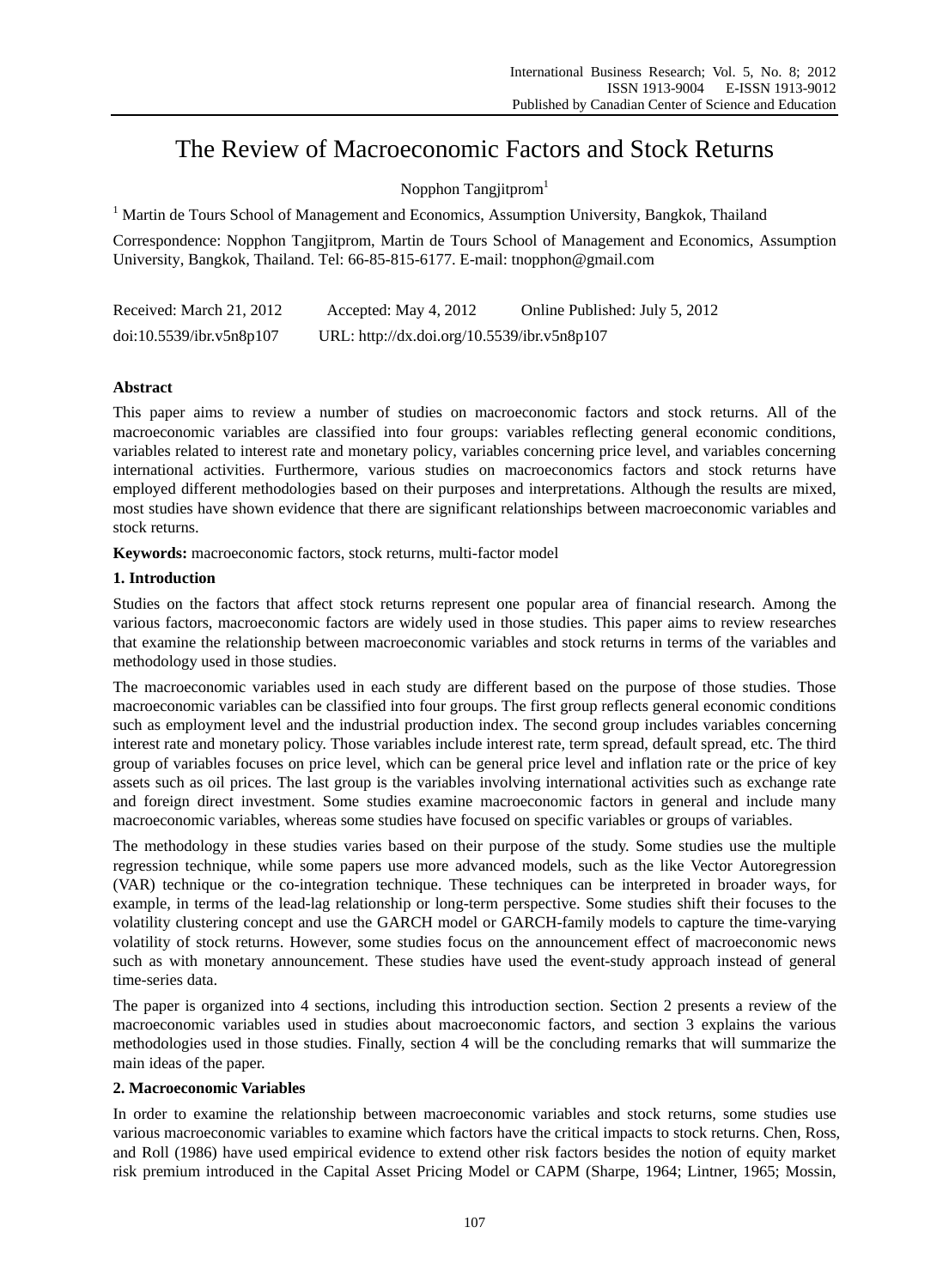1966). They used various macroeconomic shocks, including the industrial production index, inflation, risk premium or default spread, and term structure as additional factors in the market model as in CAPM. They found that these macroeconomic factors can significantly explain stock returns and that these factors are useful in asset pricing.

However, some studies have focused on specific areas of macroeconomic variables. The most popular area is monetary policy. Patelis (1997) for example examined the role of monetary policy in predicting stock returns. The variables in this study, including the Federal fund rate and default spread, can significantly predict stock returns in both a short-horizon and long-horizon analysis.

All of the macroeconomic variables used in these studies will be classified into four groups, which are variables reflecting general economic conditions, variables related to interest rate and monetary policy, variables concerning price level, and variables related to international activities.

# *2.1 Economics Conditions*

The variables in this group capture general economic conditions and can be used as a proxy for cyclical factors. The direct measurement for economic condition is the growth rate of gross domestic products or national output. This economic growth reflects the change in real economic activities and also reflects the people's income level. Hess (2003) documents the co-integration between stock price and macroeconomic factors, including the gross domestic products in the Swiss stock market. Moreover, the variance decomposition in his study revealed the importance of the gross domestic products variable in explaining stock prices, especially regarding the cyclical sectors such as electricity, utilities, and metallurgy.

Many studies use the industrial production index as a proxy for economic conditions. The growth of production index will be consistent with the average growth of firms' sales and cash flows. Therefore, the industrial production index should be useful in the asset pricing model (Chen, Ross, & Roll, 1986). Humpe and Macmillan (2009) used a co-integration analysis and found that there is a positive relationship between the industrial production index and stock prices in both the US and Japanese market.

Another variable used as a proxy for economic conditions is employment rate. Sing, Mehta, and Varsha (2011) examine the relationship between macroeconomic variables and stock returns in Taiwan. They found that employment rate was insignificant, whereas gross domestic product was significant. In general time-series studies, employment rate is not popular compared to the industrial production index. The industrial production index can be a better proxy for economic conditions in general. However, in specific areas such as the real estate sector, the industrial production index is not a good candidate for the cyclical factor; in that case, employment level will be used instead (Brooks & Tsolacos, 1999).

Gross domestic savings are another variable related to economic conditions. Total saving amounts can contribute to the future growth of gross domestic products or national outputs. Pal and Mittal (2011) have studied the macroeconomic factors in the Indian capital markets and have included gross domestic savings as one of the macroeconomic variables. However, the result reveals that this variable has insignificant impacts on stock returns.

In event studies concerning macroeconomic news announcements, the announcement about employment level has a significant impact on stock returns rather than the industrial production index or gross domestic product. Boyd, Jagannathan, and Hu (2005) have studied the effect of unemployment announcements on stock prices. They found that the announcement of rising unemployment can significantly affect the stock market. Flannery and Protopapadakis (2002) found that employment announcements can affect the conditional volatility of the stock market, whereas the announcement of gross national product and industrial production are insignificant.

# *2.2 Interest Rate and Monetary Policy*

The variables in this group are related to interest rate and monetary policy. Studies on interest rate and stock returns were populated in financial research before the popularity of the macroeconomic model. Stone (1974) proposes a two-index model as an extension of the single-index market model by adding interest rate measured by returns from the debt market. Thereafter, this model was very popular for measuring the returns of financial institutions like commercial banks. Lynge and Zumwalt (1980) provided evidence to support Stone's two-index model by showing that commercial banks stock returns can be explained by interest rate. However, more recent research using volatility clustering, such as EGARCH, shows contradicting results, as interest rate cannot significantly explain commercial bank stock returns (Joseph & Vezos, 2006). Park and Choi (2011) show that in addition to commercial bank stock returns, insurer stock returns are also significantly affected by interest rate.

In general, studies about interest rate will use yields on government securities as the proxy of interest rate level.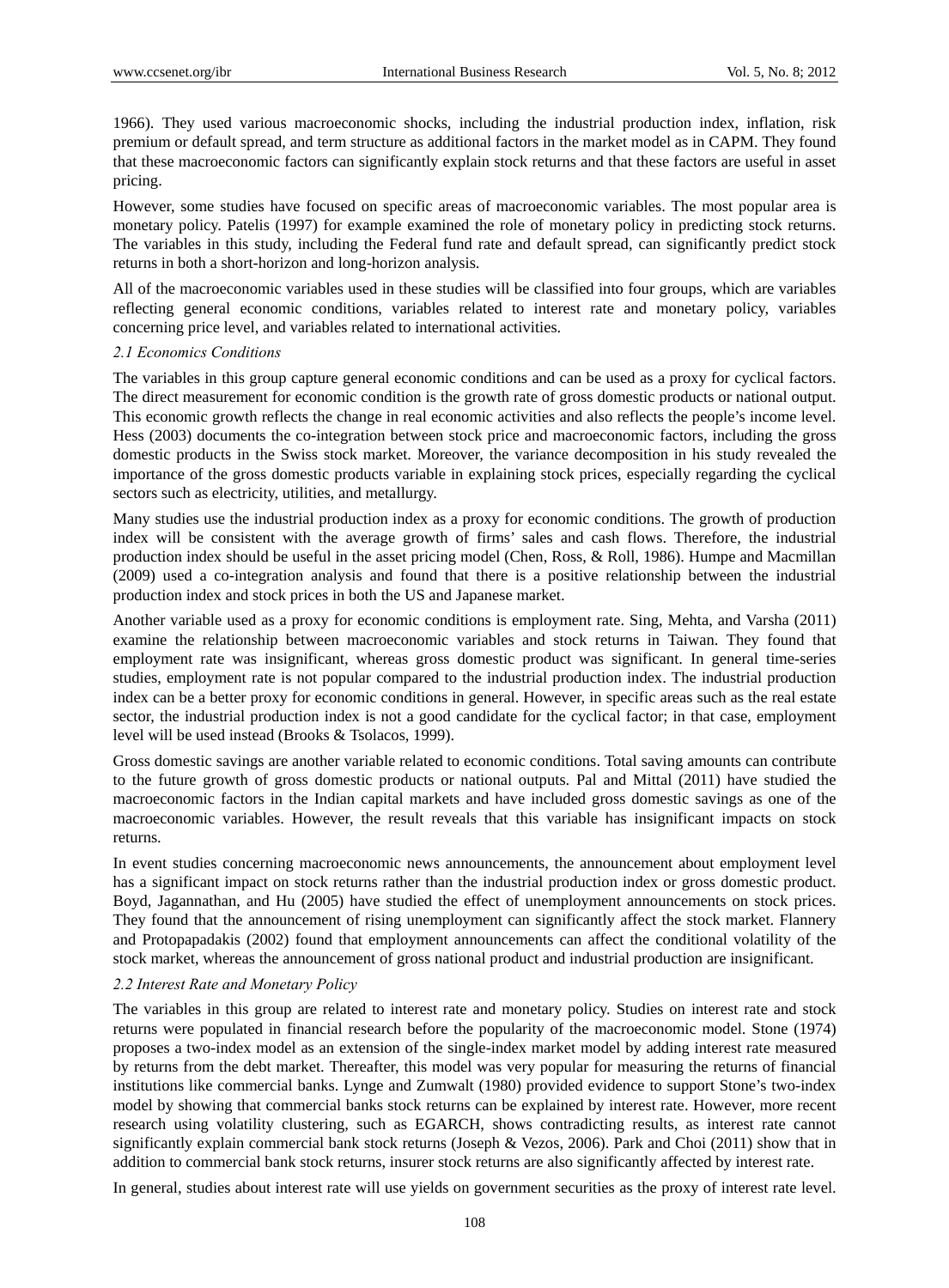However, some studies focusing on monetary policy will use the central bank's key policy rate instead. Prather and Bertin (1999) have studied stock returns predictability regarding the Federal Reserve announcement of discount rate change. They show evidence that the information about discount rate change can predict stock returns movement. Li, Iscan, and Xu (2010) use the US's Federal fund rate and Canada's overnight rate, which are key policy rates, to study the effect of policy shock on stock prices. Stock returns are affected by monetary policy shocks in both countries, whereas the effect in the US is more pronounced than in Canada. They have addressed this difference in relation to the level of stock market openness. Durham (2003) uses the discount rate from 16 countries to study the effect of monetary policy on stock returns; however, the evidence shows that the relationship between monetary policy and stock returns is weak and insignificant. Chang et al. (2011) conducted a study about monetary policy and stock returns using the Federal fund rate. They found that the Federal fund rate had little effect on stock returns but the effect was more pronounced for returns on the REIT. Some studies have used other interest rates, such as LIBOR or LIBOR futures, to be the proxy of change in interest rate level. Gregoriou et al. (2009) used 3-month Sterling LIBOR futures as the proxy for monetary policy shocks in the UK market. They found a negative relationship between interest rate changes and stock returns before the credit crisis period; however, the relationship reversed to a positive one during the credit crisis.

Some studies concerning monetary policy use the level of money supplies. Chen (2007) for example used money supply (M2) growth rate and change in the Federal fund rate to study how monetary policy variables affect stock return. Chancharat, Valadkhani, and Havie (2007) used money supplies (M2) to study the impact of macroeconomic factors on stock returns in Thailand. The result from their GARCH-M model reveals that money supplies have no impact on stock returns.

Other variables related to interest rate are term spread and default spread. Term spread, which represents the term structure variable in many researches, is the difference between the yields on long-term and short-term government securities. Chen, Ross, and Roll (1986) have suggested that this variable is the measurement of unanticipated returns on long-term bonds. Czaja and Scholz (2007) used the term structure model to examine the relationship between interest rate change and stock returns. They summarized that the negative effect of the slope of term structure or term spread on stock returns varies among industries. The automobile and utilities industries, which are industries that depend on large initial capital investment and long-term financing, are more sensitive to the term spread.

The default spread is the difference between yields on risky corporate bonds and yields on government bonds. Chen, Ross, and Roll (1986) have measured this default spread according to the difference between yields on low-grade bonds and government bonds. This variable measures the risk aversion level. They also show evidence of a positive relationship between this default spread (risk premium) and stock returns.

# *2.3 Price Level*

This group of variables involves price level. In general, the consumer price index is the most popular measurement of general price level and inflation. Chen, Ross, and Roll (1986) measured this inflation level according to two separate variables. The first variable was unexpected inflation, which is the difference between actual inflation and expected inflation rate. The actual inflation rate is derived from the percentage change in the consumer price index. The other variable is the change in expected inflation. This change in expected inflation reflects the inflation forecasting from other economic factors. These authors also document a negative relationship between both inflation variables and stock returns. Adrangi, Chatrath, and Raffiee (1999) found that both unexpected inflation and expected inflation had a negative relationship with stock returns in Korea. Kutan and Aksoy (2003) have studied the effect of inflation stock returns in Turkey. They used not only contemporaneous but also the lagged inflation rate in their EGARCH model and found that there was a positive total effect of inflation on stock returns. However, inflation changes at a higher rate than average stock returns. Kolluri and Wahab (2008) use an asymmetric model to examine the relationship between expected inflation and stock returns. They found that a negative relationship exists during low inflation regimes whereas there is a positive relationship during high inflation regimes.

Some studies have focused on oil prices, which is a critical asset in both the production and consumption process. It is also a proxy for cost-push inflation. Faff and Brailsford (1999) have shown evidence for Australian equity return sensitivities in relation to oil price changes. These sensitivities vary across industries, such as with the negative effects of the oil and gas industry but negative effects regarding the paper, packaging and transportation industries. Kilian and Park (2009) have studied the effect of oil price shock on stock returns by separating oil price shocks into demand shocks and supply shocks. They found that only oil demand shocks have a significant impact on stock returns. Fedorova and Pankratov (2010) used Brent oil price to examine the influence of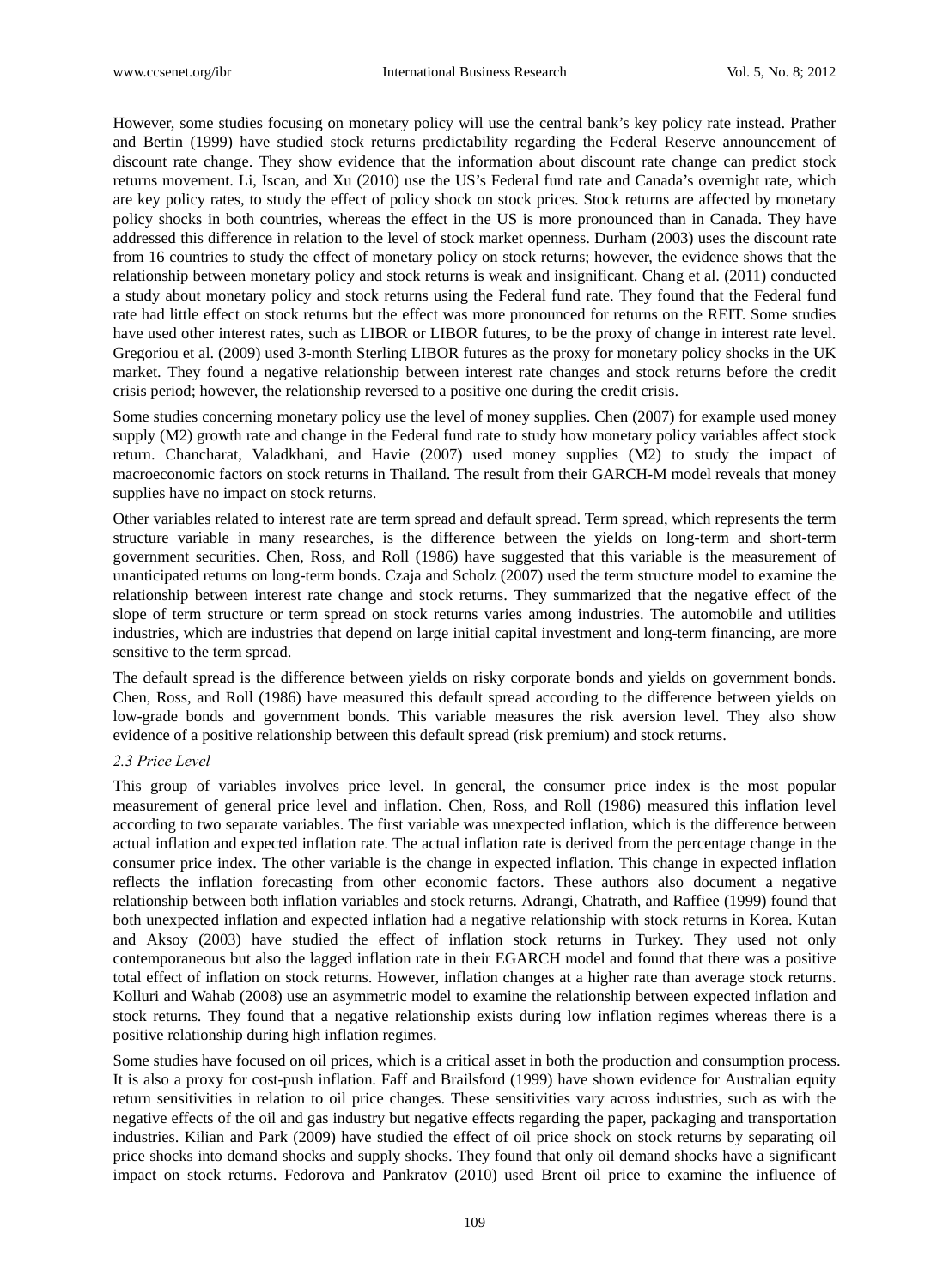macroeconomic factors on stock returns in Russia. The results reveal that the Brent oil prices are the macroeconomic factor that most affects stock returns. In recent years, gold has become an interesting alternative investment for investors around the world. Some recent studies on macroeconomic factors have included gold as one of the macroeconomic variables. For example, Buyuksalvarci (2010) has included gold prices as another macroeconomic variable in examining their impact on stock returns in Turkey. However, the results reveal that the effect of gold prices is insignificant, whereas other macroeconomic variables are significant.

# *2.4 International Activities*

Globalization makes international activities become more important. Exchange rate is one of the most important factors in this group, especially for the countries that depend to a great extent on international trading activities. Maysami, Howe, and Hamzah (2004) have studied the relationship between stock returns and macroeconomic variables, including exchange rate in Singapore. They found a significantly positive relationship, which can intuitively be explained by the high level of international trade of Singapore.

In other studies, other variables, such as foreign direct investment or foreign exchange reserves, have been included. Adam and Tweneboah (2008) have examined the effects of macroeconomic factors on stock price movement in Ghana. They included foreign direct investment and exchange rate in the macroeconomic factors. They found the importance of foreign direct investment regarding stock price movement during short periods. However, in the long period, interest rate and inflation rate play more significant roles. Mohammed et al. (2009) used foreign exchange reserve and foreign exchange rate together with other macroeconomic variables to study stock returns in Pakistan. They found that both foreign exchange reserve and foreign exchange rate were more significant compared to other macroeconomic variables.

#### **3. Review of Methodology**

# *3.1 Regression Models*

The multiple regression technique is one of the most popular techniques in econometrics. The regression analysis can be used to examine the relationships among variables. The multiple regression models are as follows.

$$
y_i = \alpha + \sum_{j=1}^{m} \beta_j x_{ji} + \varepsilon_i
$$
 (1)

where  $y_i$  is stock returns and  $x_i$  represents *j* number of macroeconomic factors used in the study. This multiple regression technique can be simply interpreted concerning whether a set of macroeconomic variables has a relationship with stock returns.

However, the capital asset pricing model (Sharpe, 1964; Lintner, 1965; Mossin, 1966) suggests that stocks should be priced by systematic risk or Beta measured by the movement between stock returns and market portfolio returns. This implies that stock returns can be solely explained by a single factor, which is the market equity risk premium. However, many scholars have proposed an extension of this and this becomes the multi-factor model, as follows:

$$
R_i = \alpha + \beta_1 RM_i + \sum_{j=1}^{m} \beta_{j+1} F_{ji} + \varepsilon_i
$$
\n(2)

where  $R_i$  is excess return on stocks, which is the difference between stock returns and risk-free rate.  $RM_i$  is the market factor measured by the market equity risk premium. *Fi* are other factors having an impact on stock return in addition to the market factor.

One of the notable multi-factor models is the model proposed by Chen, Ross, and Roll (1986) which shows empirical evidence for the Arbitrage Pricing Theory (Ross, 1976; Roll & Ross, 1980). In their model, other factors used in the study are macroeconomic factors, including the industrial production index, term spread, default spread, expected inflation, and unexpected inflation. These macroeconomic factors have become the mainstream of later studies on macroeconomic and stock returns.

Another possible method as an extension of the regression model is quantile regression. In normal regression, the relationship is examined based on the mean value, whereas quantile regression examines the median and other quantiles instead. Chen, Wang, and Cheng (2009) used the quantile regression technique to examine the relationship of stock prices and exchange rate. They found a negative impact of exchange rate on stock returns in most of quantiles; however, the impact of stock returns on exchange rate was insignificant at most quantiles.

## *3.2 Volatility Clustering and the GARCH-family Model*

Stock markets are characterized by time-varying volatility, which is formally captured by Autoregressive Conditional Heteroskedastics or the ARCH model (Engle, 1982). After its introduction, this time-varying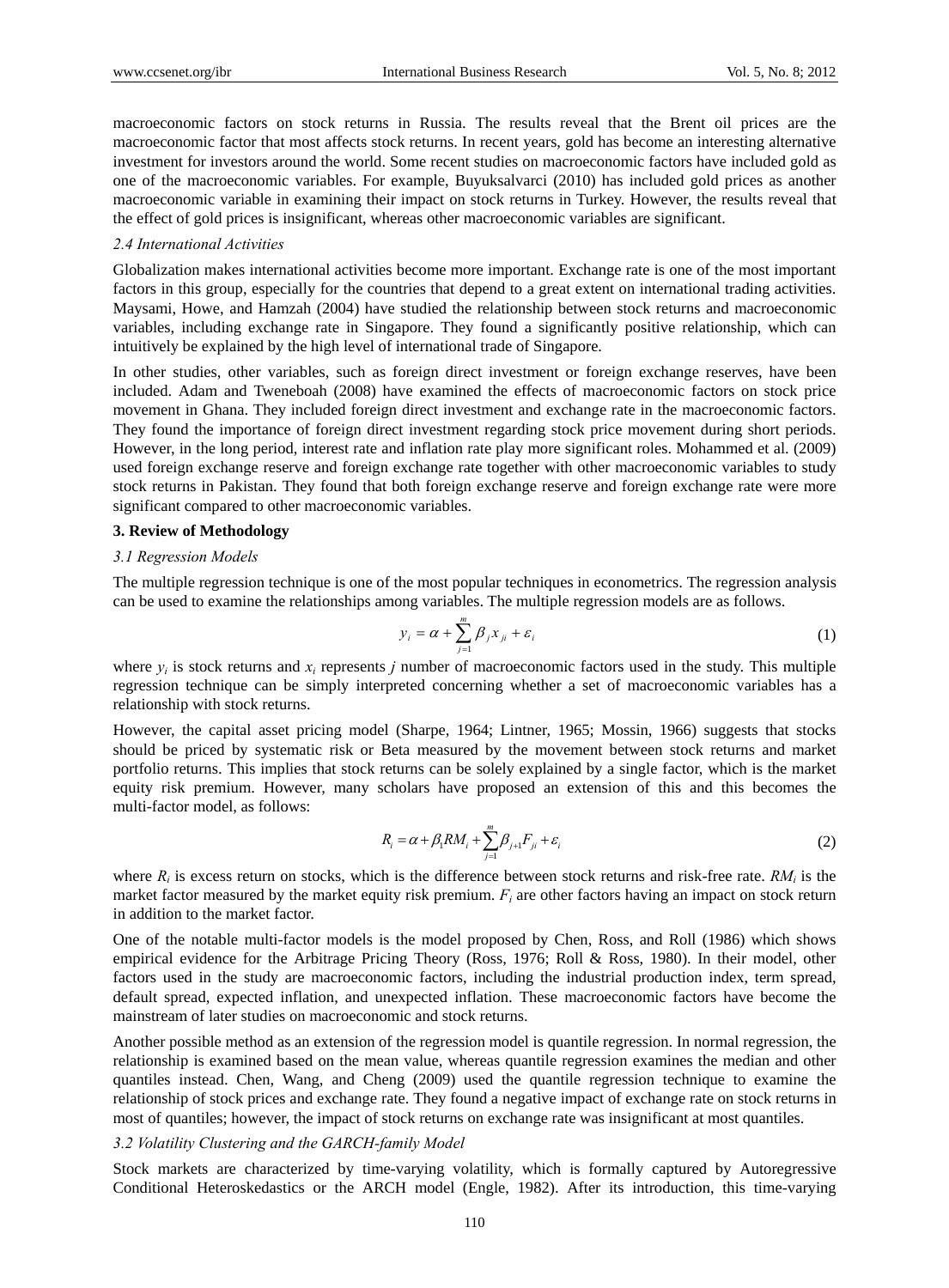volatility model became popular in financial research. Bollerslev (1986) proposed for example a general form of the ARCH model in which the explanation of conditional variance can be captured parsimoniously. This model is known as Generalized Autoregressive Conditional Heteroskedastics or the GARCH model. In econometrics, the GARCH model is used as a variance equation to be estimated simultaneously with the normal regression model in the mean equation. This technique eliminates conditional heteroskedastics problems and makes the interpretation of the results in the mean equation become more valid. The GARCH specification is as follows.

$$
y_i = \alpha + \sum_{j=1}^{m} \beta_j x_{ji} + \varepsilon_i
$$
  
\n
$$
h_t = \omega + \alpha \varepsilon_{t-1}^2 + \beta h_{t-1} + \nu_t
$$
\n(3)

where  $h_t$  is the conditional variance of the residual from mean equation.  $\varepsilon_{t-1}^2$  represents ARCH term, and  $h_{t-1}$ represents the GARCH term. The coefficient of the ARCH term can be interpreted as short-term volatility persistence, whereas the coefficient of the GARCH term is interpreted as long-term volatility persistence.

Some studies use an extension of the GARCH model, which is known as GARCH-M or GARCH-in-Mean as follows.

$$
y_{i} = \alpha + \sum_{j=1}^{m} \beta_{j} x_{ji} + \gamma \sqrt{h_{i}} + \varepsilon_{i}
$$
  
\n
$$
h_{t} = \omega + \alpha \varepsilon_{t-1}^{2} + \beta h_{t-1} + v_{t},
$$
\n(4)

where  $h_t$  is the conditional volatility term in the mean equation. The conditional volatility is included in the mean equation in order to capture the risk premium, which should be priced by rational investors (Engle, Lilien, & Robins, 1987). Chancharat, Valadkhani, and Havie (2007) used the GARCH-M model to study macroeconomic factors in relation to stock returns in Thailand and found evidence of volatility clustering as represented in the GARCH-M model.

However, the effect of time-varying volatility may not be symmetric. For example, the high volatility may be more persistent during a bear market than a bull market. Nelson (1991) proposed Exponential GARCH or the EGARCH model, which allows asymmetric responses of conditional variance. The EGARCH specification is as follows.

$$
y_{i} = \alpha + \sum_{j=1}^{m} \beta_{j} x_{ji} + \varepsilon_{i}
$$
  
\n
$$
\ln h_{i} = \omega + \alpha \left| \frac{\varepsilon_{i-1}}{\sqrt{h_{i-1}}} \right| + \gamma \frac{\varepsilon_{i-1}}{\sqrt{h_{i-1}}} + \beta \ln h_{i-1} + \nu_{i}
$$
\n(5)

where *α* and *γ* are used to capture the asymmetric effect in the conditional variance. Kutan and Aksoy (2003) have used EGARCH in their study of the inflation effect on stock returns in Turkey and found that there was a positive total effect of inflation on stock returns.

## *3.3 Dynamic Model and Long-term Relationships*

Some studies have used Vector Autoregression or the VAR model, which is a multivariate model of the well-know univariate time-series model, Autoregression or AR model. The VAR model as made popular by Sim (1980). The specification of this model is as follows.

$$
Y_t = C + \sum_{j=1}^{m} A_j Y_{t-j} + \nu_t
$$
\n(6)

where  $Y_t$  represents the vector of all variables with the dimension of n by 1, where n is the number of variables used in the study.  $Y_{t-j}$  is the vectors of the j-th lag variables with dimension n by 1. C is the vector of constant term.  $A_j$  is the coefficient matrix for the lag variables vector with the dimension of n by n. If we simplify the above VAR specification for 2 lags and 2 variables, the system of equations for VAR (2) with two variables is as follows.

$$
y_{t} = \alpha_{1} + \beta_{11}y_{t-1} + \beta_{12}x_{t-1} + \nu_{1}
$$
  
\n
$$
x_{t} = \alpha_{2} + \beta_{21}y_{t-1} + \beta_{22}x_{t-1} + \nu_{2}
$$
\n(7)

There are numerous advantages of using the VAR model over multiple regression models. The VAR model, for example, is a dynamic model, whereas the normal multiple regression model is a static model and can capture only the contemporaneous relationships among variables. However, the VAR model can examine the lead-lag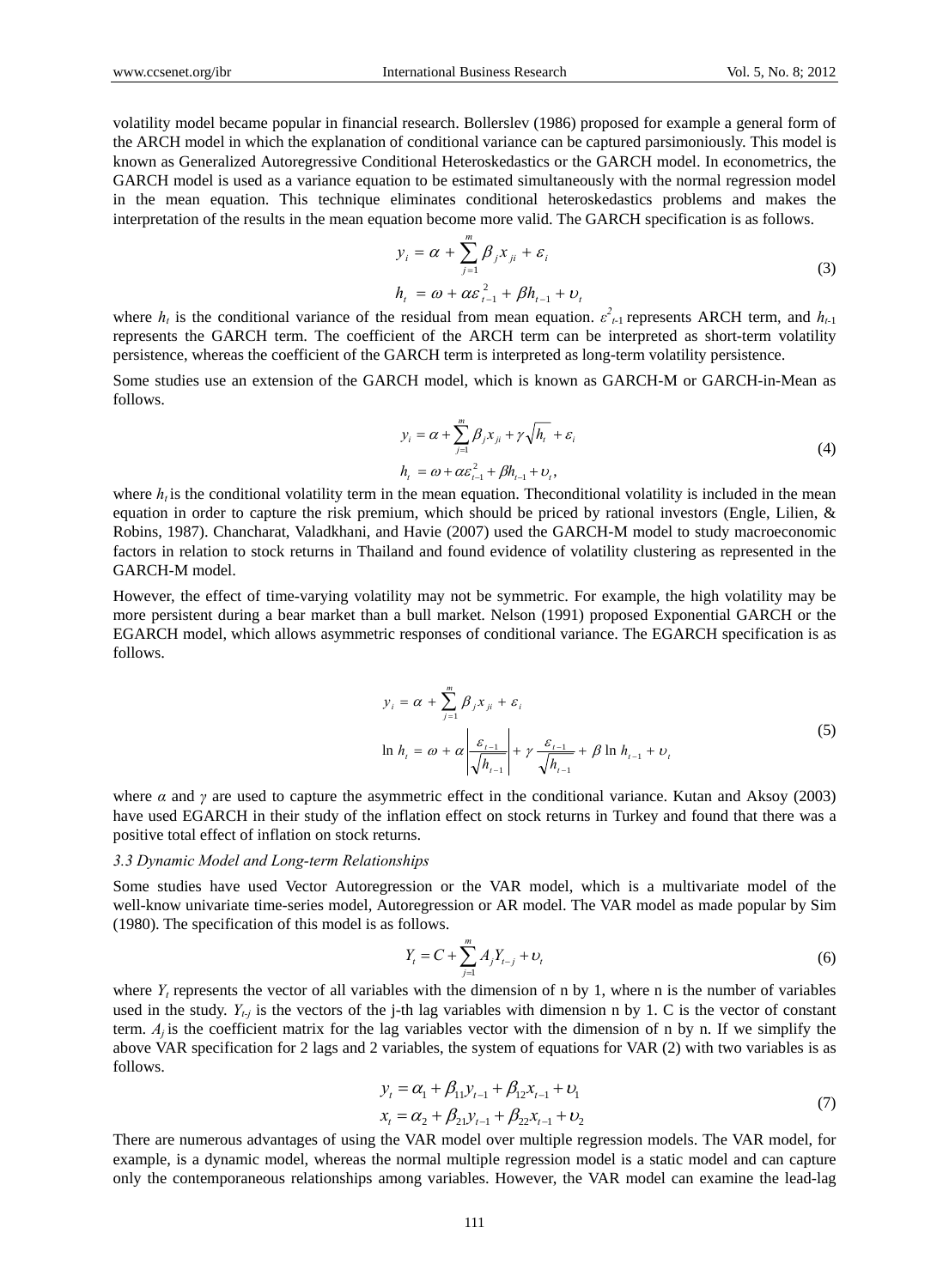relationships among the variables in the model. The most popular method is known as the Granger Causality Test proposed by Granger (1969). This test can help to make conclusions about the predictability of whether macroeconomic variables can be used to predict future stock price movement or whether stock returns can be used to predict future macroeconomic conditions. Asai and Shiba (1995) have shown evidence that macroeconomic variables have Granger-caused stock returns but they found no evidence that stock returns Granger-caused macroeconomic variables in Japan. Hondroyiannis and Papapetrou (2001) have also documented a similar direction of the relationships for the stock market in Greece. However, Tangjitprom (2012) found the opposite result, as stock returns Granger-cause most macroeconomic variables in Thailand.

Furthermore, the VAR model can be extended to further analysis, such as variance decomposition and the impulse response function. Variance decomposition decomposes the variation of stock returns sensitive to each macroeconomic variable in the model. The impulse response function can be used to show how stock returns are sensitive to the change in each macroeconomic variable. Patelis (1997) used the variance decomposition technique to examine the effect of monetary policy on excess returns on stocks. Li, Iscan, and Xu (2010) used both variance decomposition and the impulse response function to examine the monetary policy shocks in relation to stock returns in US and Canada.

Some studies have employed co-integration techniques to examine the relationship between stock returns and macroeconomic variables. Co-integrated variables have shown a common stochastic trend, which can be used to represent a long-term relationship. Engle and Granger (1987) have formulated the co-integration concept and proposed the formal test of co-integration, which is known as the Engle and Granger two-step method. Engle and Granger's co-integration test can be used to examine the co-integrations among two or more variables. However, in case of more than two variables, it is possible that there will be more than one co-integration vector. Johansen and Juselius (1990) have proposed a testing procedure that can capture the existence of more than one co-integration vector. The result of Johansen and Juselius's work can capture the number of co-integration vectors among variables.

In most studies concerning the dynamic and long-term relationship between stock returns and macroeconomic variables, the Vector Autoregression and co-integration methods are employed together. If there no co-integration vectors exist among variables, the normal Vector Autoregression or VAR model will be used. However, if there is one or more co-integration vectors, the Vector Error Correction Model (VECM) will be employed instead of the normal VAR model. For example, Hess (2003) found evidence of co-integration vectors among stock returns and macroeconomic variables in Switzerland and employed the VECM to analyze the effect of macroeconomic variables on stock markets using variance decomposition.

#### *3.4 Event Studies*

Unlike general time-series data analysis, event studies have focused on the change surrounding specific events. The effect of specific events will be included in stock price changes immediately and should be measured around those events (Brown & Warner, 1980; Mackinlay, 1997). The event-study methodology has become popular in financial researches since the study of Fama, Fisher, Jensen, and Roll (1969). In this context, event studies will be used to examine the effects to stock returns during the event of macroeconomic news. The most popular macroeconomic event is the announcement of monetary policy by the Central Bank. Prather and Bertin (1999) have studied the stock return movement surrounding the Fed announcement of discount rate changes.

Other popular studies concerning macroeconomic news announcements are announcements about employment level. Flannery and Protopapadakis (2002) found that announcements about employment level can significantly affect stock market volatility, whereas the announcements of other variables such as gross national products or industrial productions are insignificant. Boyd, Jagannathan, and Hu (2005) found that the announcement of rising unemployment can significantly affect the stock market.

Some studies on macroeconomic factors use the event studies method by measuring the impact on stock returns surrounding macroeconomic news announcements by separating local and global news. For example, Buttner, Hayo, and Neuenkirch (2012) studied the effect of macroeconomic news on the stock market markets in Czech, Hungary, and Poland and found that news about European countries has a greater impact than news from the US.

## **4. Concluding Remarks**

According to numerous studies on the macroeconomic factors and stock returns, the results are mixed and they cannot be directly comparable. This is because different studies have employed different methodologies and can be interpreted in different ways. Nevertheless, most studies show evidence to support the notion that there is a relationship between stock returns and macroeconomic variables from both short-term and long-term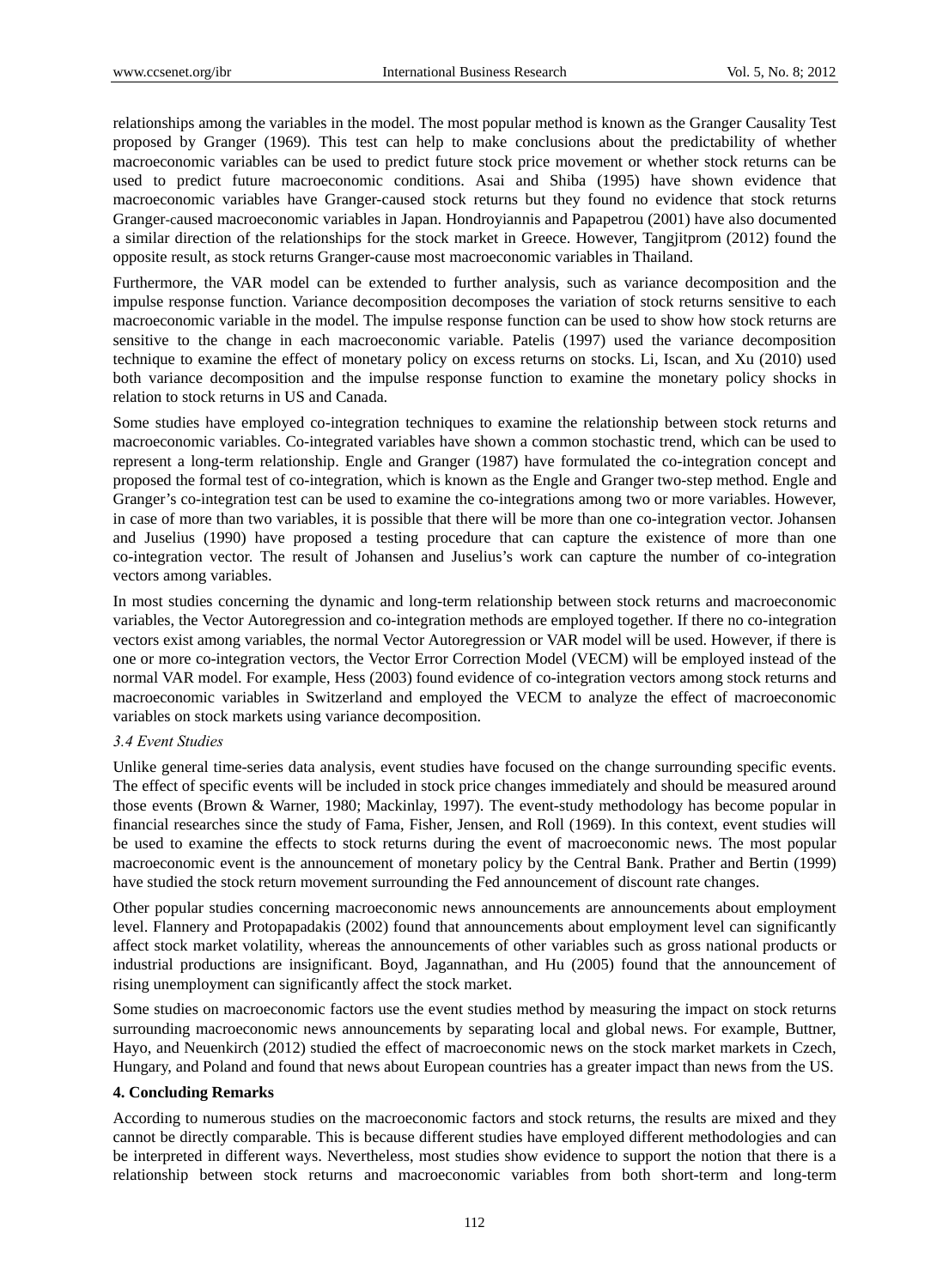perspectives. However, this interpretation needs to be made with caution, as most of studies have shown that only little variation in stock returns can be explained by those macroeconomic variables.

Another issue in the interpretation of this relationship is whether it is a contemporaneous or lead-lag relationship. Many studies on the factors that affect stock returns would like to examine stock return predictability. In other words, the change in macroeconomic variables can be used to explain future stock returns. However, the existing results of this implication are mix. Many studies have shown that macroeconomic variables can be used to explain future stock returns (Asai & Shiba, 1995; Hondroyiannis & Papapetrou, 2001). However, some studies have shown the reverse of this relationship, as stock returns can be use to predict future macroeconomic variables (Tangjitprom, 2012). One example of this relationship is from the study of Henry, Olekalns, and Thong (2004), who have employed a non-linear model to show evidence from 27 countries that stock returns are useful in predicting output growth.

## **References**

- Adam, A. M., & Tweneboah, G. (2008). Macroeconomic Factors and Stock Market Movement: Evidence from Ghana. *MRPA Working Paper* 11256.
- Adrangi, B., Chatrath, A., & Raffiee, K. (1999). Inflation, Output, and Stock Prices: Evidence from Two Major Emerging Markets. *Journal of Economics and Finance, 23*(3), 266-278. http://dx.doi.org/10.1007/BF02757711
- Asai, M., & Shiba, T. (1995). The Japanese Stock Market and the Macroeconomy: An Empirical Investigation. *Financial Engineering and the Japanese Markets, 2*, 259-267. http://dx.doi.org/10.1007/BF02425199
- Bollerslev, T. (1986). Generalized Autoregressive Conditional Heteroskedasticity. *Journal of Econometrics, 31*, 307-327. http://dx.doi.org/10.1016/0304-4076(86)90063-1
- Boyd, J. H., Hu, J., & Jagannathan, R. (2005). The Stock Market's Reaction to Unemployment News: Why Bad News Is Usually Good for Stocks. *The Journal of Finance, 60*(2), 649-672. http://dx.doi.org/10.1111/j.1540-6261.2005.00742.x
- Brooks, C., & Tsolacos, S. (1999). The impact of economic and financial factors on UK property performance. *Journal of Property Research, 16*(2), 139-152. http://dx.doi.org/10.1080/095999199368193
- Brown, S. J., & Warner, J. B. (1980). Measuring Security Price Performance. *Journal of Financial Economics, 8*(3), 205-258. http://dx.doi.org/10.1016/0304-405X(80)90002-1
- Buttner, D., Hayo, B., & Neuenkirch, M. (2012). The impact of foreign macroeconomic news on financial markets in the Czech Republic, Hungary, and Poland. *Empirica, 39*(1), 19-44. http://dx.doi.org/10.1007/s10663-010-9153-0
- Buyuksalvarci, A. (2010). The Effects of Macroeconomics Variables on Stock Returns: Evidence from Turkey. *European Journal of Social Sciences, 14*(3), 404-416.
- Chancharat, S., Valadkhani, A., & Havie, C. (2007). The Influence of International Stock Markets and Macroeconomics Variables on The Thai Stock Market. *Applied Econometrics and International Development, 7*(1), 221-238.
- Chang, K.-L., Chen, N.-K., & Leung, C. K. Y. (2011). Monetary Policy, Term Structure and Asset Return: Comparing REIT, Housing and Stock. *The Journal of Real Estate Finance and Economics, 43*(1), 221-257. http://dx.doi.org/10.1007/s11146-010-9241-8
- Chen, J.-b., Wang, D.-l., & Cheng, T.-t. (2009). Empirical Study of Relations between Stock Returns and Exchange Rate Fluctuations in China. *Cutting-Edge Research Topics on Multiple Criteria Decision Making, 35*, 447-454. http://dx.doi.org/10.1007/978-3-642-02298-2\_66
- Chen, N.-F., Roll, R., & Ross, S. (1986). Economic Forces and the Stock Market. *The Journal of Business, 59*(3), 383-403. http://dx.doi.org/10.1086/296344
- Chen, S.-S. (2007). Does Monetary Policy Have Asymmetric Effects on Stock Returns? *Journal of Money, Credit and Banking, 39*(2-3), 667-688. http://dx.doi.org/10.1111/j.0022-2879.2007.00040.x
- Czaja, M.-G., & Scholz, H. (2007). Sensitivity of Stock Returns to Changes in the Term Structure of Interest Rates – Evidence from the German Market. *Operation Research Proceedings, 2006*, 305-310.
- Durham, J. B. (2003). Monetary Policy and Stock Price Returns. *Financial Analysts Journal, 59*(4), 26-35. http://dx.doi.org/10.2469/faj.v59.n4.2543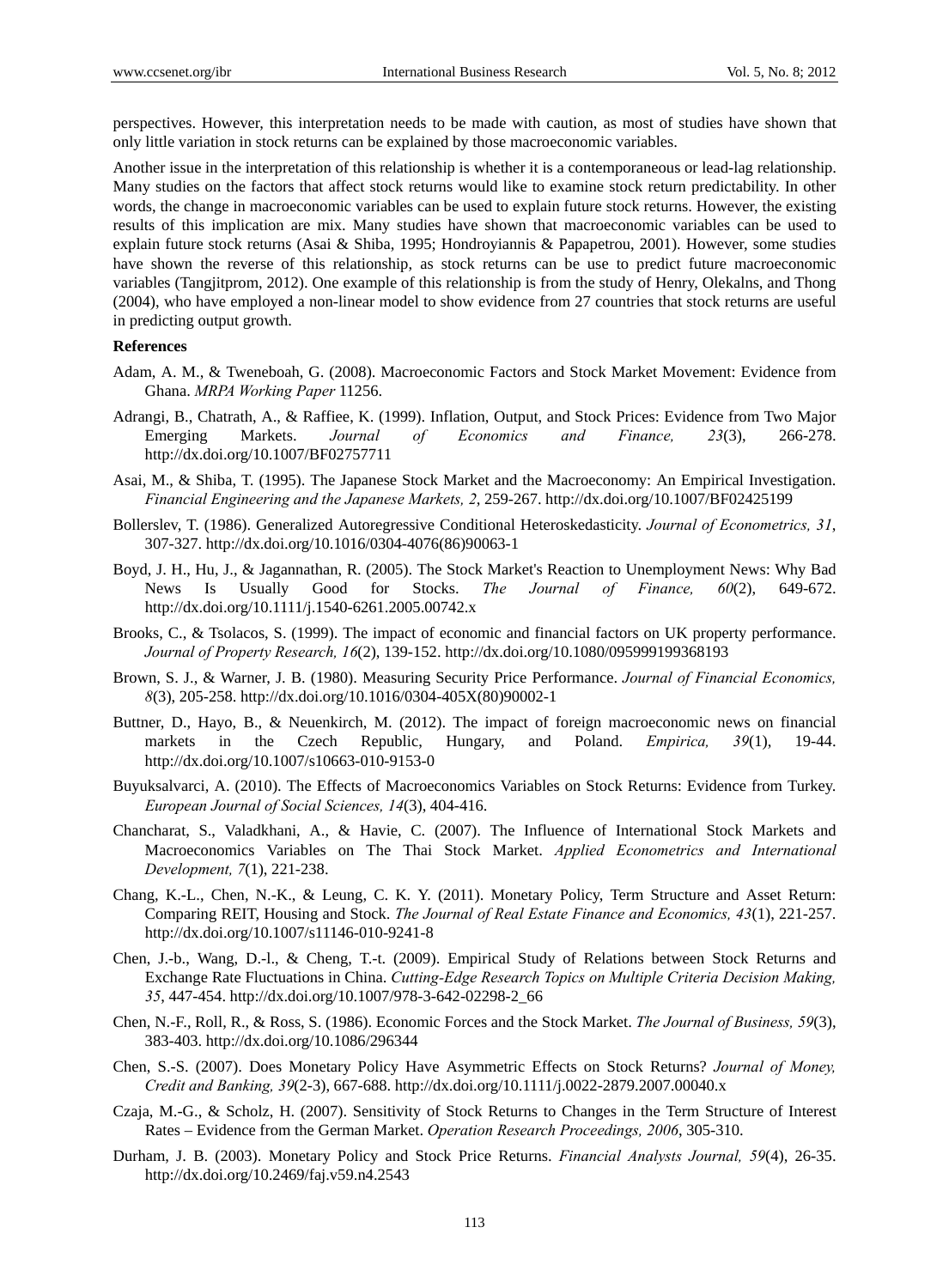- Engle, R. (1982). Autoregressive Conditional Heteroskedasticity with Estimates of the Variance of U.K. Inflation. *Econometrica, 50*(4), 987-1008. http://dx.doi.org/10.2307/1912773
- Engle, R. F., & Granger, C. (1987). Co-integration and error correction: Representation, estimation and testing. *Econometrica, 55*(2), 251-276. http://dx.doi.org/10.2307/1913236
- Engle, R. F., Lilien, D. M., & Robins, R. P. (1987). Estimating Time Varying Risk Premia in the Term Structure: The Arch-M Model. *Econometrica, 55*(2), 391-407. http://dx.doi.org/10.2307/1913242
- Faff, R. W., & Brailsford, T. J. (1999). Oil price risk and the Australian stock market. *Journal of Energy Finance and Development, 4*, 69-87. http://dx.doi.org/10.1016/S1085-7443(99)00005-8
- Fama, E. F., Fisher, L., Jensen, M. C., & Roll, R. (1969). The Adjustment of Stock Price to New Information. *International Economic Review, 10*(1), 1-21. http://dx.doi.org/10.2307/2525569
- Fedorova, E. A., & Pankratov, K. A. (2010). Influence of Macroeconomic Factors on the Russian Stock Market. *Studies on Russian Economic Development, 21*(2), 165-168. http://dx.doi.org/10.1134/S1075700710020061
- Flannery, M. J., & Protopappadakis, A. A. (2002). Macroeconomics Factors Do Influence Aggregate Stock Returns. *The Review of Financial Studies, 15*(3), 751-782. http://dx.doi.org/10.1093/rfs/15.3.751
- Granger, C. (1969). Investigating causal relations by econometric models and cross-spectral methods. *Econometrica, 37*(3), 424-438. http://dx.doi.org/10.2307/1912791
- Gregorio, A., Kontonikas, A., MacDonald, R., & Montagnoli, A. (2009). Monetary policy shocks and stock returns: evidence from the British market. *Financial Markets and Portfolio Management, 23*(4), 401-410. http://dx.doi.org/10.1007/s11408-009-0113-2
- Henry, O. T., Olekalns, N., & Thong, J. (2004). Do Stock Market Returns Predict Changes to Output? Evidence from a Nonlinear Panel Data Model. *Empirical Economics, 29*(3), 527-540. http://dx.doi.org/10.1007/s00181-003-0182-4
- Hess, M. (2003). Sector Specific Impacts of Macroeconomic Fundamentals on the Swiss Stock Market. *Financial Markets and Portfolio Management, 17*(2), 234-245. http://dx.doi.org/10.1007/s11408-003-0205-3
- Hondroyiannis, G., & Papapetrou, E. (2001). Macroeconomic Influences on the Stock Market. *Journal of Economics and Finance, 25*(1), 33-49. http://dx.doi.org/10.1007/BF02759685
- Humpe, A., & Macmillan, P. (2009). Can macroeconomic variables explain long term stock market movements? A comparison of the US and Japan. *Applied Financial Economics, 19*(2), 111-119. http://dx.doi.org/10.1080/09603100701748956
- Johansen, S., & Juselius, K. (1990). Maximum Likelihood Estimation and Inference on Cointegration-with Applications to the Demand for Money. *Oxford Bulletin of Economics and Statistics, 52*, 169-210. http://dx.doi.org/10.1111/j.1468-0084.1990.mp52002003.x
- Joseph, N. L., & Vezos, P. (2006). The sensitivity of US banks' stock returns to interest rate and exchange rate changes. *Managerial Finance, 32*(2), 182-199. http://dx.doi.org/10.1108/0307435061064193
- Kilian, L., & Park, C. (2009). The Impact of Oil Price Shocks on the U.S. Stock Market. *International Economics Review, 50*(4), 1267-1287. http://dx.doi.org/10.1111/j.1468-2354.2009.00568.x
- Kolluri, B., & Wahab, M. (2008). Stock returns and expected inflation: evidence from an asymmetric test specification. *Review of Quantitative Finance and Accounting, 30*(4), 371-395. http://dx.doi.org/10.1007/s11156-007-0060-9
- Kutan, A. M., & Aksoy, T. (2003). Public Information Arrival and the Fisher Effect in Emerging Markets: Evidence from Stock and Bond Markets in Turkey. *Journal of Financial Services Research, 23*(3), 225-239. http://dx.doi.org/10.1023/A:1024671612784
- Li, Y. D., Iscan, T. B., & Xu, K. (2010). The Impact of Monetary Policy Shocks on Stock Prices: Evidence from Canada and the United States. *Journal of International Money and Finance, 29*(5), 876-896. http://dx.doi.org/10.1016/j.jimonfin.2010.03.008
- Lintner, J. (1965). The Valuation of Risk Assets and the Selection of Risky Investments in Stock Portfolios and Capital Budgets. *Review of Economics and Statistics, 47*, 13-37. http://dx.doi.org/10.2307/1924119